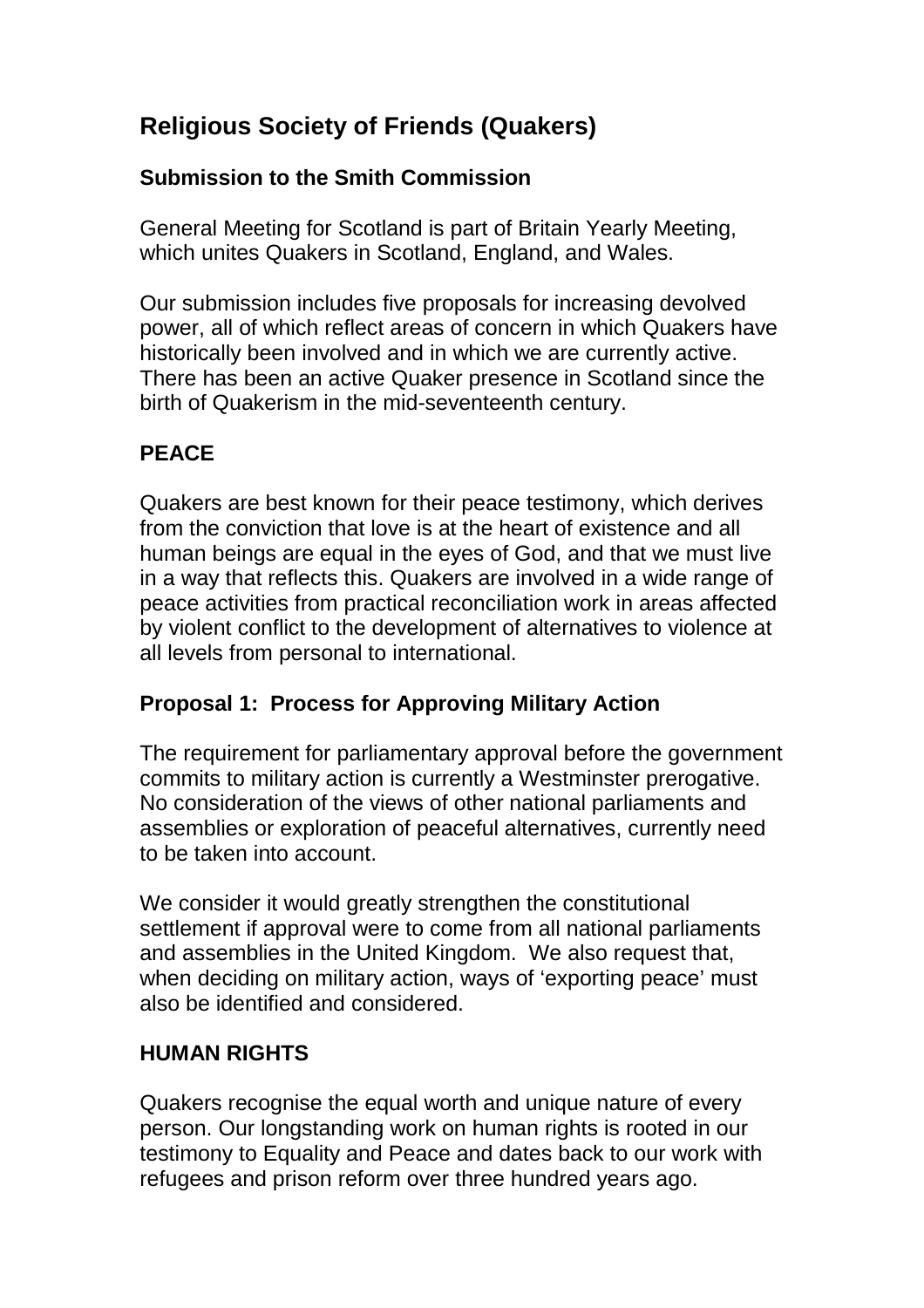Quakers in Britain work at all levels from the grassroots with local organisations to the international with the Quaker United Nations Office in Geneva and New York to support the promotion and protection of human rights. We have frequent dialogue with the United Kingdom and other governments on ways that human rights can be appropriately embedded in legislation and practice.

#### **Proposal 2: Consistent Application of Human rights Legislation**

A key requirement for devolved powers should be that human rights are maintained or even enhanced. If the Human Rights Act were to be abolished by the United Kingdom government, public bodies operating under the UK government in Scotland would not have to respect it. If the Scottish Government tried to maintain or extend human rights legislation as it exists at the moment there would be a fragmented application of these important laws between public bodies.

We ask that Human Rights legislation passed by the Scottish parliament should apply to all public bodies operating in Scotland to ensure consistency of application and to give the Scottish Government freedom to enhance human rights.

### **Proposal 3: Additional Assistance for Asylum Seekers**

Quakers have campaigned for better conditions and rights for asylum seekers for many years. In our submission to the Home Affairs Select Committee Inquiry into Asylum we expressed concern that the findings of the Joint Committee on Human Rights, that the Government is practising a deliberate policy of destitution, have not been remedied.

At the moment in Scotland, the Scottish Government has limited powers to prevent the risk of destitution for asylum seekers.

We ask for powers to be transferred to Scotland that would allow for improvements in living conditions of asylum seekers. For instance these could include ensuring that asylum support rates are adequate for needs and that applicants for asylum are allowed to work pending the resolution of their case.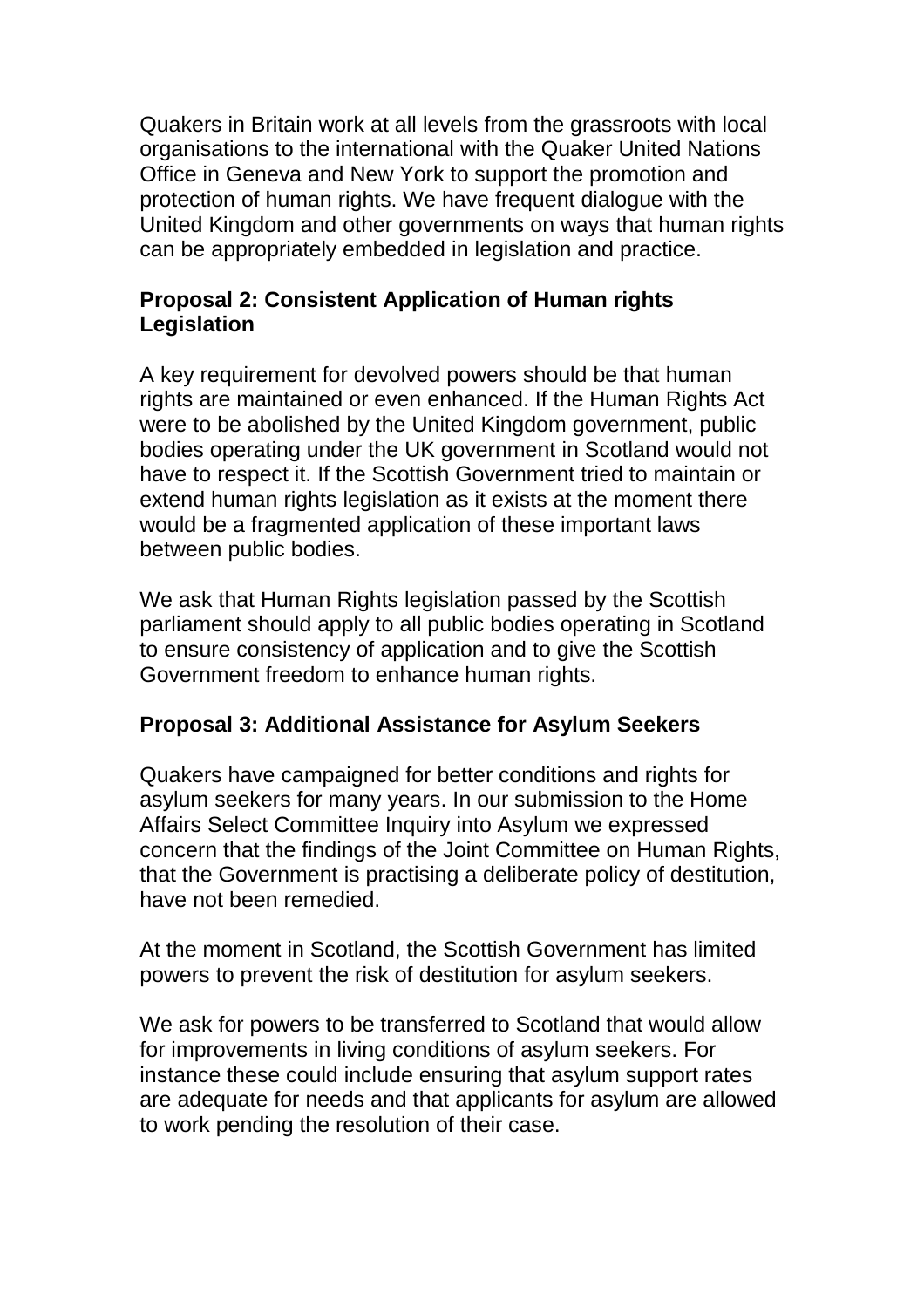## **EQUALITY**

The Quaker vision of equality springs from our profound sense of the worth of every human being. Every person's life is sacred and in this we are all equal. Nor can wealth be true riches if it is based on unlimited personal enrichment

#### **Proposal 4: Tailoring Equality Laws to fit Scottish Circumstances**

In our 2014 Statement on inequality we expressed concern about the growing inequality of wealth and income in our country. Devolution of powers offers an opportunity to adjust actions to tackle inequality in Scotland more closely to local circumstances.

We ask (in common with a number of equality organisations) for the devolution of equality laws, which would allow them to be tailored more closely with already devolved areas like housing, health etc. We note that Northern Ireland already has this legislation, which has been beneficial in creating a more equal society. Providing minimum standards are met, a Scottish government should be able to create additional protection and so promote the more equal society that we would like to see.

# **CLIMATE CHANGE**

Quaker recognise our moral duty to cherish creation for future generations. We understand that climate change due to human activities is a symptom of the greater challenge of how to live sustainably and justly on this Earth and have committed ourselves to work towards being a low carbon community.

#### **Proposal 5: Reducing greenhouse gas emissions by matching performance standards with fossil fuel industry regulation**

Quakers in Britain have committed themselves to working to combat the effects of climate change on both the United Kingdom and the world. We recognise that current and unprecedented rates of greenhouse gas emissions, if left unchecked, are predicted to lead to global mean temperature rises of extreme detriment to human beings.